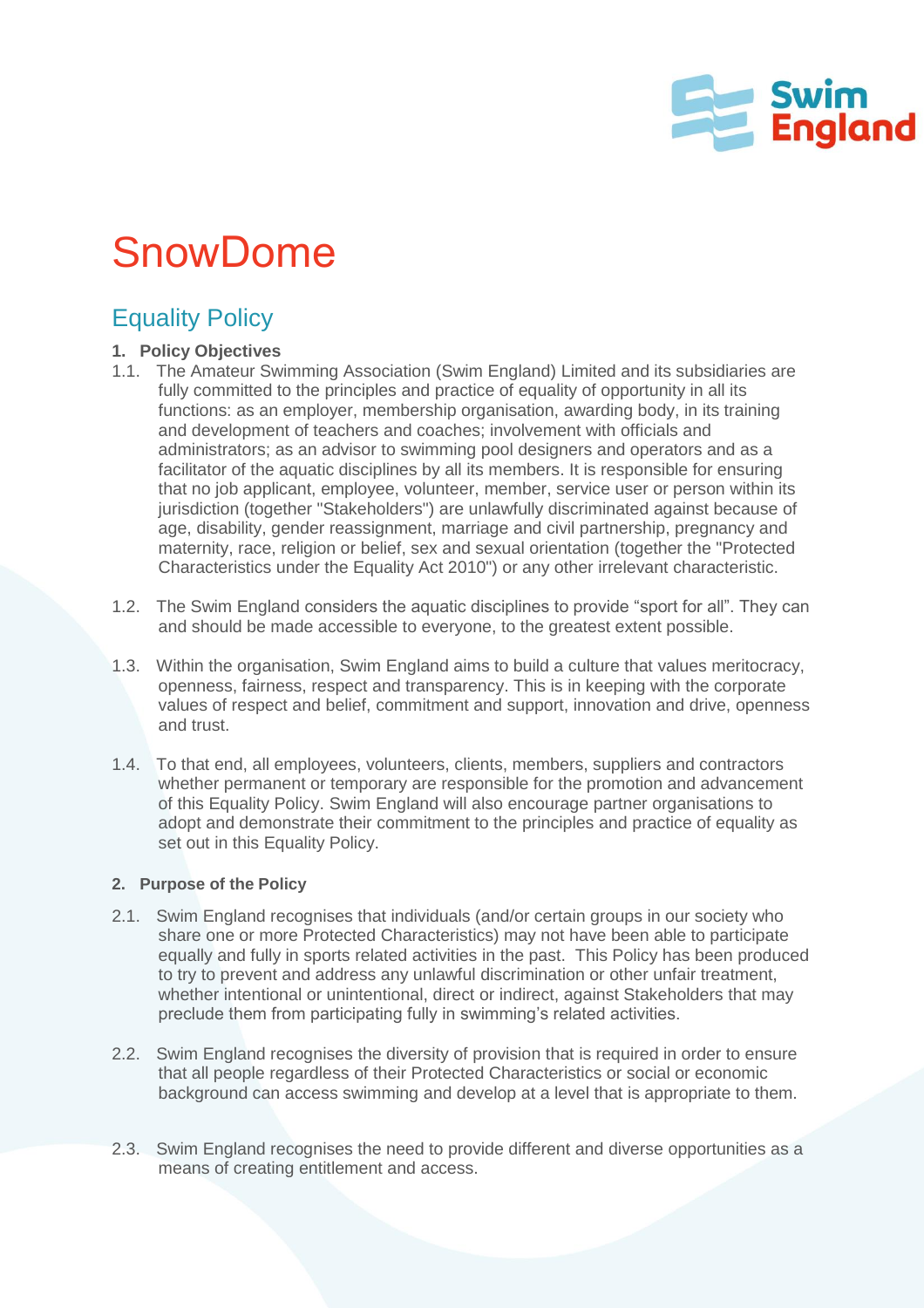- 2.4. In addition Swim England recognises that we live in a diverse society and will endeavour to ensure that all Stakeholders are given the same opportunities regardless of their protected characteristics and or socio-economic backgrounds.
- 2.5. Internally, Swim England is fully committed to the elimination of unlawful and unfair discrimination and values the differences that a diverse workforce brings to the organisation. This Policy has been produced to try to prevent and address any unlawful discrimination or other unfair treatment, whether intentional or unintentional, direct or indirect, against the workforce. Swim England shall also promote dignity in the workplace through its Commitment to Dignity in the Workplace statement, which forms a related but separate policy of Swim England. Other related but separate HR policies shall also be implemented and/or maintained to further the objectives of Equality and Diversity generally.

#### **3. Legal Requirements**

- 3.1. Swim England is required by law not to unlawfully discriminate against its Stakeholders and recognises its legal obligations under, and will abide by the requirements of, the Equality Act 2010, and any equivalent legislation (as amended) in any UK jurisdiction, Jersey, Guernsey or the Isle of Man and any later amendments to such legislation or subsequent equality related legislation that may be relevant to Swim England.
- 3.2. Swim England will seek advice each time this Policy is reviewed to ensure it continues to reflect the current legal framework and good practice.
- 3.3. Swim England recognises the following as being unacceptable:

#### "**Discrimination, harassment, bullying and victimisation"**

- 3.4. Unlawful discrimination which can take the following forms:
	- 3.4.1 *Direct Discrimination:* treating someone less favourably than you would treat others because of a Protected Characteristic.
		- 3.4.2 *Indirect Discrimination: a*pplying a provision, criterion or practice which, on the face of it, applies equally to all but which, in practice can disadvantage individuals with a particular Protected Characteristic. Such requirements or conditions are lawful only if they can be objectively justified.
		- 3.4.3 *Harassment:* engaging in unwanted conduct relating to a relevant Protected Characteristic or unwanted conduct of a sexual nature where the conduct has the purpose or effect of violating the recipient's dignity or creating an intimidating, hostile, degrading, humiliating or offensive environment for the recipient, or any other individual affected by such conduct. Swim England is committed to ensuring that its Stakeholders are able to conduct their activities free from harassment.
		- 3.4.4 *Bullying:* the misuse of power or position to criticise persistently or to humiliate and undermine an individual's confidence.
		- 3.4.5 *Victimisation:* subjecting someone to a detriment because he or she has in good faith taken action under the Equality Act 2010 (or equivalent legislation) by bringing proceedings, giving evidence or information in relation to proceedings, making an allegation that a person has contravened the Equality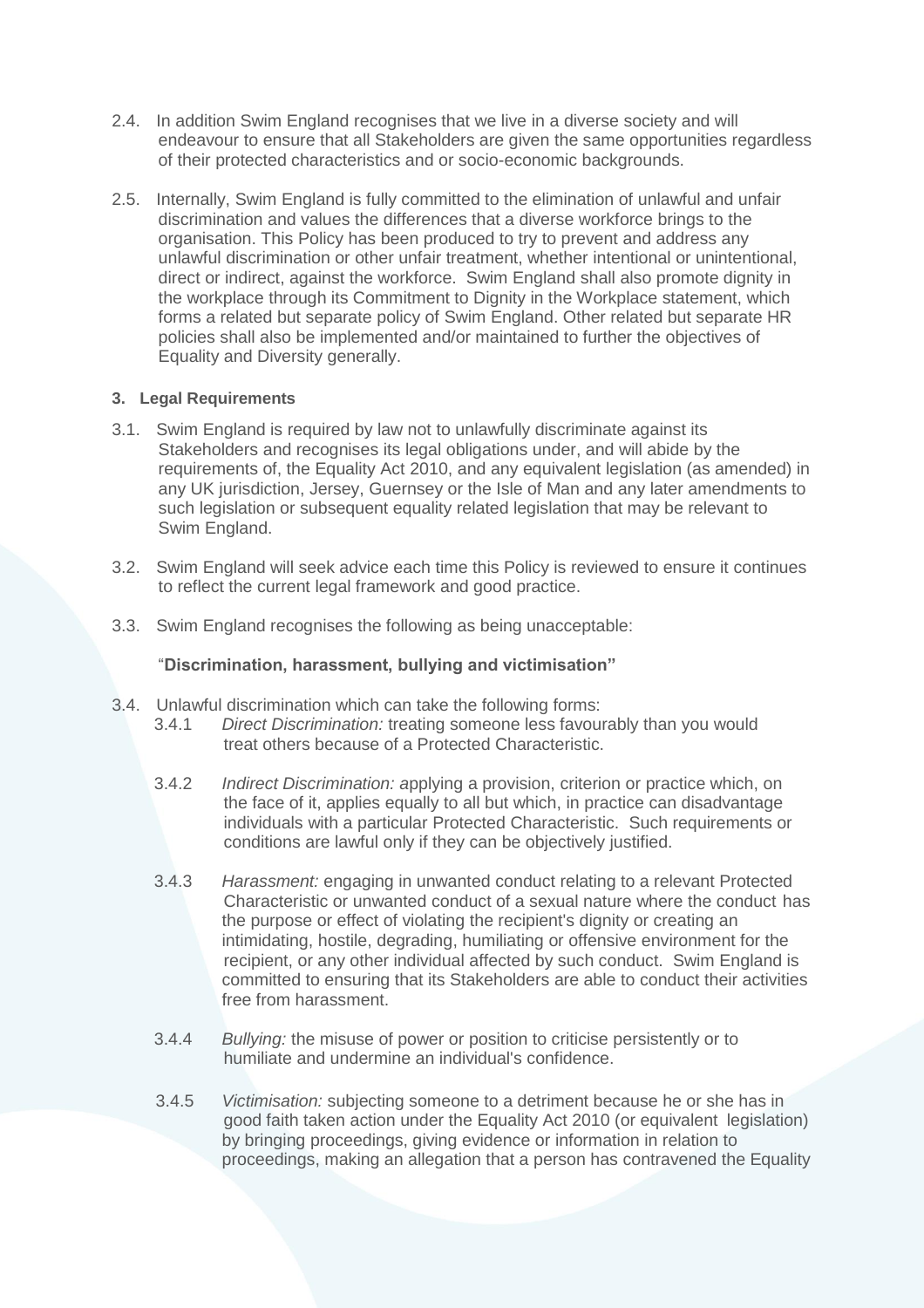Act 2010 (or equivalent legislation) or doing any other thing for the purpose of or in connection with the Equality Act 2010 (or any equivalent legislation).

3.5. Swim England regards discrimination, harassment, bullying or victimisation, as described above, as serious misconduct. All complaints will be taken seriously and appropriate measures including disciplinary action may be brought against any Stakeholder who unlawfully discriminates against, harasses, bullies or victimises any other person.

#### **"Reasonable Adjustments"**

- 3.6. When any decision is made about an individual, the only personal characteristics that may be taken into account are those that are consistent with any relevant legislation and are relevant to the substance of the decision being made.
- 3.7. Swim England recognises that it has a duty to make reasonable adjustments for disabled persons.
- 3.8. The duty to make reasonable adjustments includes the removal, adaptation or alteration of physical features, if the physical features make it impossible or unreasonably difficult for disabled people to make use of services. In addition, when acting as a service provider, Swim England has an obligation to think ahead and address any barriers that may impede disabled people from accessing its service.
- 3.9. Swim England will consider all requests for adjustments and where possible will accommodate reasonable requests and will work with disabled Stakeholders to implement any adjustments that will enable them to participate more fully.

#### **"Transgender Athletes"**

3.10. Swim England considers that the aquatic disciplines are gender affected sports under the Equality Act 2010 and refers any transgender athletes to its policy relating to participation by transgender persons.

#### **4. Responsibility, implementation and communication**

- 4.1. The following responsibilities will apply:
	- 4.1.1. The Swim England Board is responsible for ensuring that this Equality Policy is implemented, followed, and reviewed when appropriate. The Swim England Board is also responsible for ensuring that this Equality Policy is enforced and any breaches are dealt with appropriately. The Chief Executive Officer has the overall responsibility for the implementation of this Equality Policy.
	- 4.1.2. A Swim England Board member will be appointed by the Board in consultation with the Chief Executive as the "Equality Champion" and will ensure that equality is included as an agenda item at Board meetings when appropriate and that the Board takes equality issues into consideration when making decisions.
	- 4.1.3. A member of staff will be designated by the Chief Executive, in conjunction with the Equality Champion, as an officer with responsibility for equality and who shall be known for the purposes of this Policy as "Equality Officer". The Equality Officer shall work in conjunction with the Equality Champion, and will have the overall day-to-day responsibility for the implementation of this Equality Policy and for achieving any equality related actions resulting from it. An internal cross-departmental equality and diversity group will be created to provide additional support, which shall be chaired by the Equality Officer.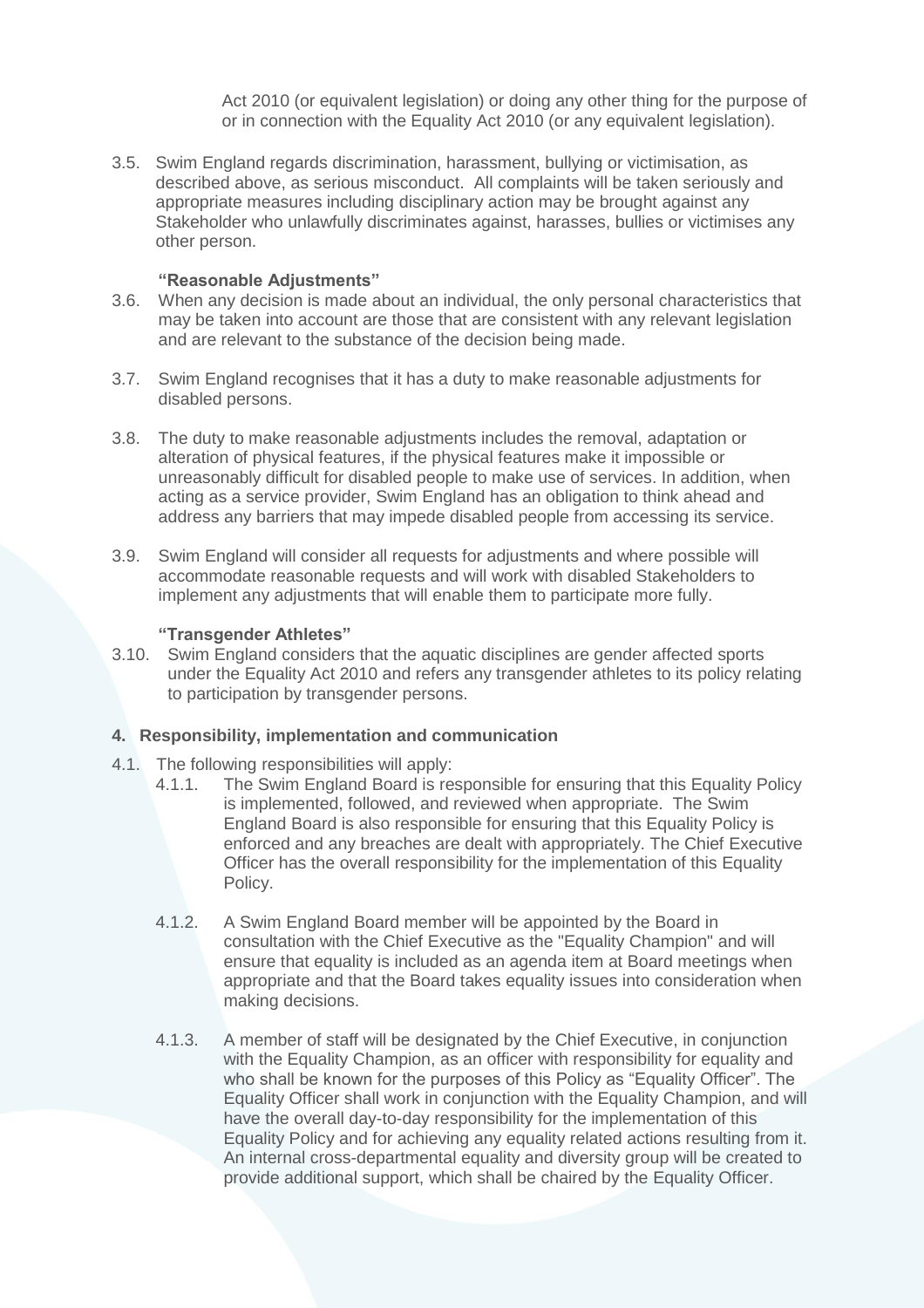- 4.1.4. Objectives relating to fair and inclusive practices will be included in all employees' performance indicators and will form an integral part of performance reviews throughout the year. Individual work programmes for Swim England staff will be amended to include equality-related tasks where appropriate.
- 4.2 This Equality Policy will be implemented as follows:
	- 4.2.1 Swim England will establish an Equality Action Plan which shall include a review of its policies and practices on an ongoing basis, to ensure continuing compliance with relevant legislation, demographics and internal business requirements and where possible good practice;
	- 4.2.2. Swim England will develop and cascade a diversity vision statement;
	- 4.2.3. Swim England will develop and cascade a Commitment to Dignity in the Workplace statement; Swim England will develop and cascade other applicable policies, procedures and statements required to further this Equality Policy and the objectives of equality and diversity generally; Swim England will also maintain, develop and cascade as appropriate current related policies (including by way of example those listed in the annex to this Policy).
	- 4.2.4. All job packs sent out by Swim England will contain a policy statement similar to the following: *" Swim England is committed to providing equal opportunities for all and is committed to following best practice in the welfare of young people and vulnerable adults. For further information please consult www.swimming.org"*
	- 4.2.5. No applicant for any post (including job applicants, consultant advisers and suppliers) will be placed at a disadvantage by requirements or conditions which are not necessary to the performance of the job or which constitute unlawful discrimination;
	- 4.2.6. Terms and Conditions of service will be regularly reviewed from an equality and diversity perspective;
	- 4.2.7 Consultants and advisers (and where appropriate suppliers) to Swim England will be required to abide by this Equality Policy and it will be referred to in any service level agreements or contracts issued by Swim England;
	- 4.2.8 Swim England Volunteer Policy shall include reference to the Equality Policy and a copy of this Equality Policy shall be provided volunteers;
	- 4.2.9 Swim England will join appropriate organisations in order to network, promote and exchange best practice

Swim England will produce a Best Practice equality policy for all affiliated clubs to adopt, and will remind clubs of their ongoing obligations under the law and under its affiliation to Swim England.

- 4.3 This Equality Policy will be communicated in the following ways:
	- 4.3.1. Policy will be included in any employee handbook (or equivalent paper or electronic document). Reference will be made to this Equality Policy in any code of conduct. This Equality Policy is for guidance only and will not form part of any contract of employment with any employees of Swim England;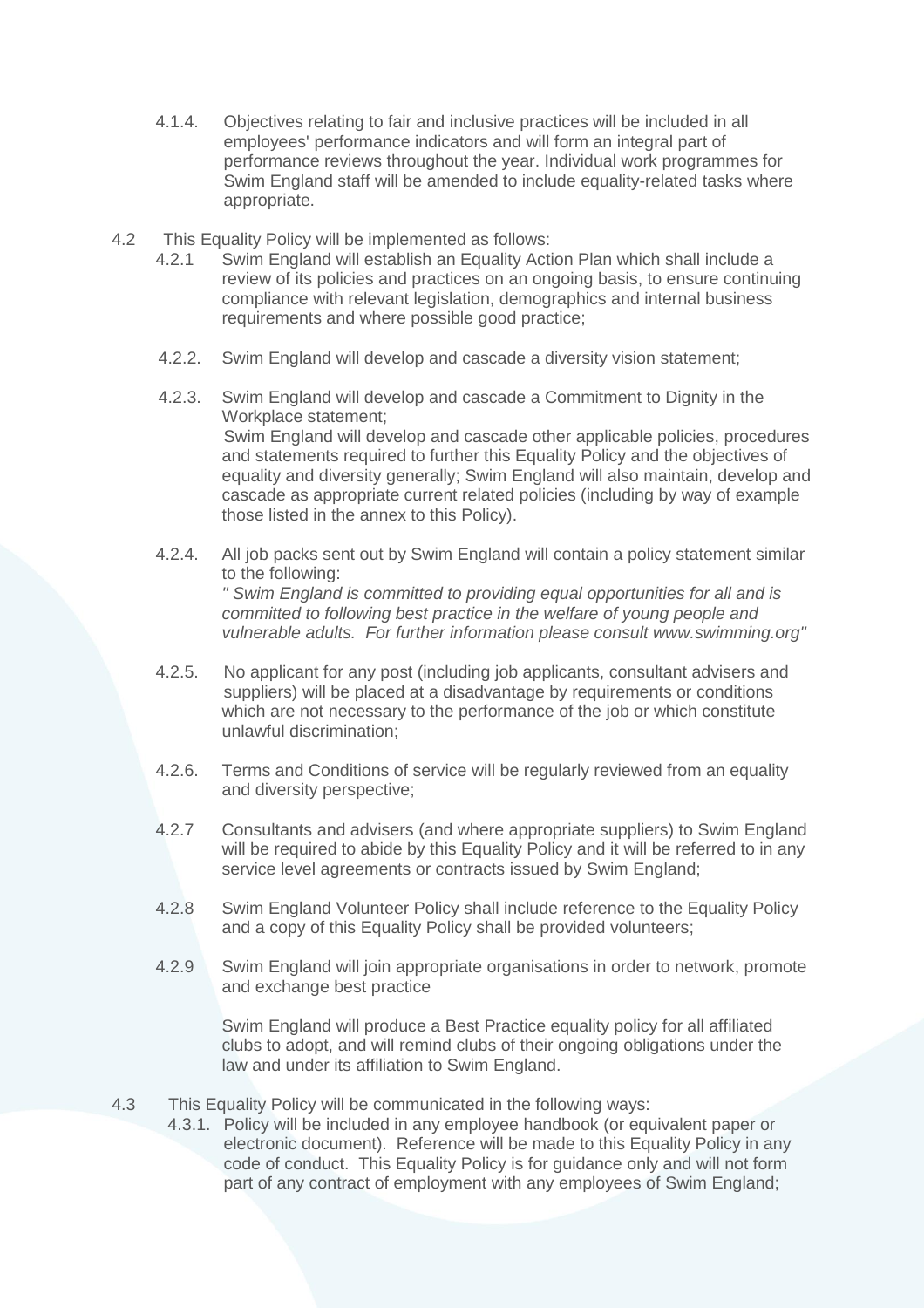- 4.3.2. The Policy will be highlighted in all staff and volunteer inductions;
- 4.3.3. A copy of this Equality Policy will be publicly available on Swim England's website and copies in other formats will also be available from Swim England's Head Office.
- 4.3.4. A copy of this Policy will be contained in the Swim England Handbook, where possible;
- 4.3.5. Swim England will promote and deliver continuing Equality and Respect professional development for all employees to support equal opportunities within the organisation;
- 4.3.6. Swim England will produce, maintain and monitor an Equality Action Plan to ensure the objectives of this Equality Policy are consistently delivered throughout all areas of the organisation; and

Swim England recognises that, in some cases, to further the principle of equality, an unequal distribution of resources may be required. If appropriate and proportionate, and to the extent that is lawful, Swim England will consider positive action or may introduce special measures to assist any group with a Protected Characteristic which is currently underrepresented within any group of Stakeholders.

4.3.7. Swim England will reference and include a copy of this Policy as part of its contractual agreements with consultants and other service-providers.

#### **5. Monitoring and Evaluation**

- 5.1 This Equality Policy will remain in force until it is amended, replaced or withdrawn. A review of this Equality Policy will take place as and when required, but not less than once every three years.
- 5.2 The Equality Action Plan, created to ensure the objectives of this Equality Policy are delivered, will be reviewed by the Equality Champion regularly. Progress relating to the Policy will be recorded annually and a full report will be presented to the Board to debate progress and review the policy status. This shall include statistical and, if appropriate qualitative, information will be collected. Once approved by the Swim England Board, a report will be published internally and externally (with due regard to the sensitivity of the information), to show the impact of this Equality Policy and progress towards achieving the Equality Action Plan.

#### **6 Complaints Procedures**

- 6.1 To safeguard individual rights under this Equality Policy, any Stakeholder who believes they have suffered inequitable treatment within the scope of this Equality Policy may raise the matter through the appropriate procedure. In the event that it is a complaint regarding this Policy or another policy of Swim England, the complaint shall be directed to the Board unless otherwise prescribed in that policy.
- 6.2 Where assistance is needed in identifying the appropriate procedure, the Equality Officer may assist in the first instance (without comment on the merits of the complaint).